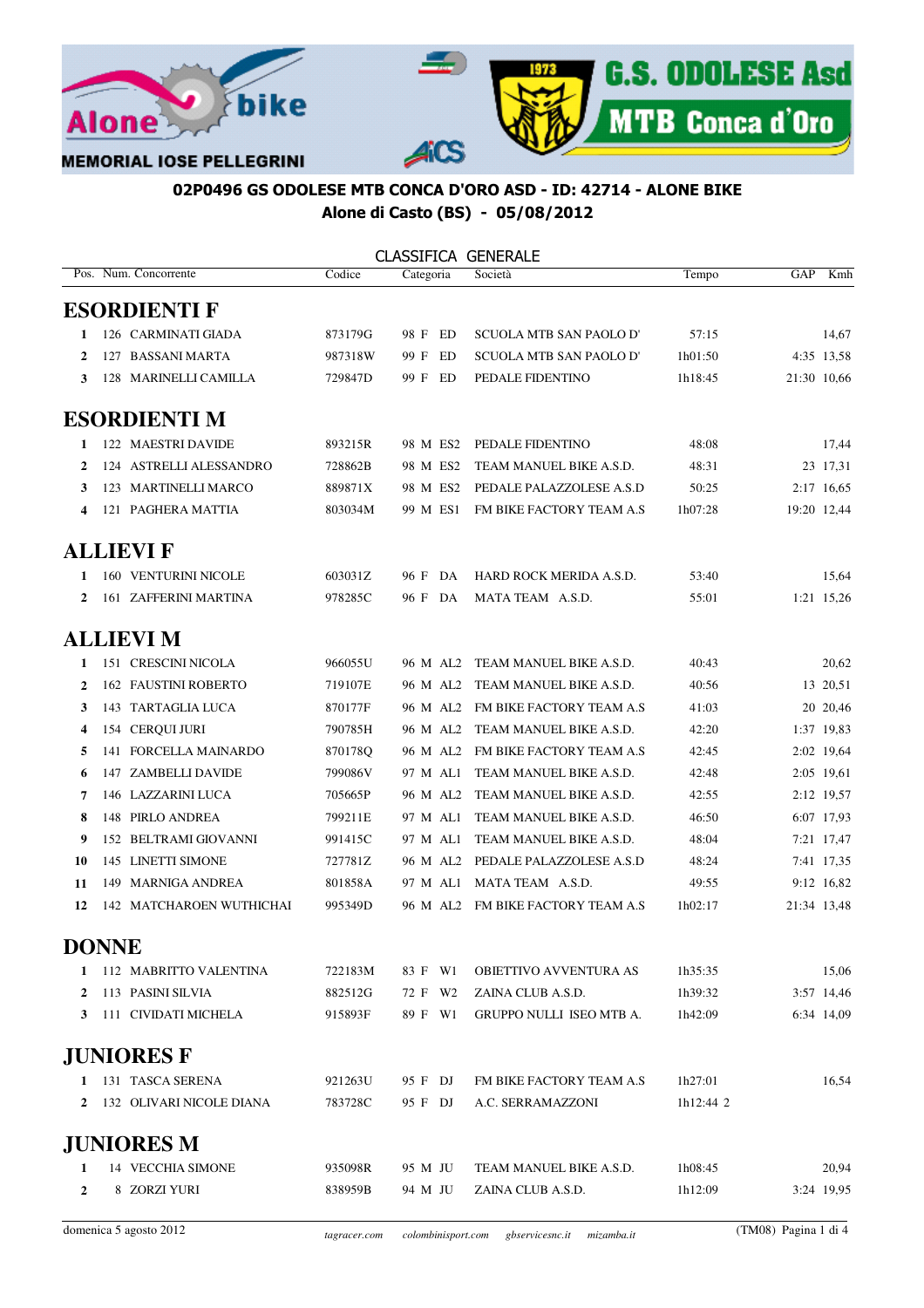



# 02P0496 GS ODOLESE MTB CONCA D'ORO ASD - ID: 42714 - ALONE BIKE Alone di Casto (BS) - 05/08/2012

|    |                              |              | <b>CLASSIFICA GENERALE</b> |                                    |         |                      |  |
|----|------------------------------|--------------|----------------------------|------------------------------------|---------|----------------------|--|
|    | Pos. Num. Concorrente        | Codice       | Categoria                  | Società                            | Tempo   | GAP<br>Kmh           |  |
| 3  | 13 BERNA ALESSANDRO          | 935097G      | 94 M JU                    | TEAM MANUEL BIKE A.S.D.            | 1h17:40 | 8:55 18.54           |  |
| 4  | 7 MAZZOLDI NICOLA            | 707789N      | 95 M JU                    | FM BIKE FACTORY TEAM A.S           | 1h20:18 | 11:33 17,92          |  |
| 5  | 10 PRANDELLI SIMONE          | 706239M      | 94 M JU                    | FM BIKE FACTORY TEAM A.S           | 1h22:38 | 13:53 17,42          |  |
| 6  | 9 TOSI NICOLO'               | 894506P      | 94 M JU                    | ASSOC.SCUOLA NAZ.MTB OA            | 1h23:34 | 14:49 17,22          |  |
| 7  | 12 AFFO' GIORGIO             | 798995Y      | 95 M JU                    | <b>BI&amp;ESSE INFOTRE</b>         | 13:42 1 |                      |  |
|    | <b>ELITESPORT1</b>           |              |                            |                                    |         |                      |  |
| 1  | 21 RIZZA FEDERICO            | 795270R      |                            | 90 M MT1 TEAM MANUEL BIKE A.S.D.   | 1h04:50 | 22,20                |  |
| 2  | 23 BAZZANI NICOLA            | 951011R      |                            | 88 M MT2 MATA TEAM A.S.D.          | 1h05:31 | 41 21,97             |  |
| 3  | 24 SCOTTI ALESSANDRO         | 884726Q      |                            | 86 M MT2 GRUPPO NULLI ISEO MTB A.  | 1h07:59 | 3:09 21,17           |  |
| 4  | 42 ZANARDELLI EROS MARIO OTT | 942253F      |                            | 87 M MT2 SPRINT BIKE LUMEZZANE A.  | 1h08:47 | 3:57 20,93           |  |
| 5  | 38 ALLONI MARCO              | 853837Q      |                            | 86 M MT2 FRANCESCONI               | 1h09:01 | 4:11 20,86           |  |
| 6  | 32 LIGASACCHI STEFANO        | 722024Q      |                            | 87 M MT2 G.S.ODOLESE MTB CONCA D   | 1h10:37 | 5:47 20,39           |  |
| 7  | 43 COMINOTTI MATTEO          | 794296X      |                            | 86 M MT2 ZAINA CLUB A.S.D.         | 1h11:49 | 6:59 20,04           |  |
| 8  | <b>44 TOSELLI DAVIDE</b>     | 940626F      |                            | 84 M MT2 ZAINA CLUB A.S.D.         | 1h12:45 | 7:55 19,79           |  |
| 9  | 45 BENDOTTI MICHAEL          | 940633E      |                            | 84 M MT2 TEAM MANUEL BIKE A.S.D.   | 1h13:25 | 8:35 19,61           |  |
| 10 | <b>46 LISSIGNOLI NICOLA</b>  | 974753C      |                            | 83 M MT2 A.S.D. MONTICELLI BIKE    | 1h13:37 | 8:47 19,55           |  |
| 11 | 41 SCHIAVI MICHELE           | 954828U      |                            | 84 M MT2 MTB AGNOSINE A.S.D.       | 1h18:34 | 13:44 18,32          |  |
| 12 | 37 RAGNOLI GIOVANNI          | 724844V      |                            | 85 M MT2 G.S.ODOLESE MTB CONCA D   | 1h20:55 | 16:05 17,79          |  |
| 13 | 36 BADINI GIACOMO            | 945978H      |                            | 90 M MT1 A.S.D PERTICA BASSA CICLI | 1h31:51 | 27:01 15,67          |  |
| 14 | 117 ROCCHI DAVIDE            | 777198b      |                            | 84 M MT2 LE MARMOTTE LORETO ASD    | 1h32:07 | 27:17 15,63          |  |
| 15 | 118 BONAITA GIACOMO BRUNO    | 777211f      |                            | 84 M MT2 LE MARMOTTE LORETO ASD    | 1h34:25 | 29:35 15,24          |  |
| 16 | 30 FRANCINI SIMONE           | 868620R      |                            | 84 M MT2 A.S.D PERTICA BASSA CICLI | 43:34 2 |                      |  |
| 17 | 40 BERTOLOTTI ANDREA         | 798610R      |                            | 93 M MT1 MATA TEAM A.S.D.          | 52:30 2 |                      |  |
|    | <b>MASTER 1</b>              |              |                            |                                    |         |                      |  |
|    |                              |              |                            |                                    |         |                      |  |
| 1  | 19 LOMBARDO FRANCESCO        | 515611J      | 79 M M1                    | ZAINA CLUB A.S.D.                  | 1h10:46 | 20,34                |  |
| 2  | 51 CORSINI MARCO             | 802756C      | 81 M M1                    | GRUPPO NULLI ISEO MTB A.           | 1h11:04 | 18 20,26             |  |
| 3  | 49 ALDRIGHETTI GABRIELE      | 996434C      | 79 M M1                    | CORSETTI A.S.D.                    | 1h12:43 | 1:57 19,80           |  |
| 4  | 56 ANDRINI ENRICO            | 621860A      | 79 M M1                    | MTB AGNOSINE A.S.D.                | 1h13:08 | 2:22 19,68           |  |
| 5  | 57 SIDDI ROBERTO             | 02521798     | 81 M M1                    | SPRINT BIKE LUMEZZANE A.           | 1h15:19 | 4:33 19,11           |  |
| 6  | <b>47 BARBIERI SIMONE</b>    | 805731W      | 78 M M1                    | FM BIKE FACTORY TEAM A.S           | 1h24:25 | 13:39 17,05          |  |
| 7  | 48 MORELLI LUCA              | 02523542     | 80 M M1                    | CSI CICLOBRESCIA                   | 1h25:34 | 14:48 16,82          |  |
| 8  | 53 VENTURELLI SIMONE         | 703590F      | 80 M M1                    | GRUPPO NULLI ISEO MTB A.           | 1h26:58 | 16:12 16,55          |  |
| 9  | 50 VITULO GIACOMO            | 963150H      | 81 M M1                    | FM BIKE FACTORY TEAM A.S           | 58:17 2 |                      |  |
| 10 | 55 TANGHETTI CLAUDIO         | 02521826     | 78 M M1                    | SPRINT BIKE LUMEZZANE              | 12:46 1 |                      |  |
|    | <b>MASTER 2</b>              |              |                            |                                    |         |                      |  |
| 1  | 61 BONGIONI ALESSIO          | 578895X      | 75 M M2                    | <b>GIANGIS' TEAM FREE BIKE E</b>   | 1h05:55 | 21,84                |  |
| 2  | 28 ARNOLDI PIERANGELO        | 809827T      | 74 M M2                    | ASD BIKE STORE COSTERMA            | 1h10:26 | 4:31 20,44           |  |
| 3  | 58 FAVALORO MICHELE          | 665567C      | 76 M M2                    | FM BIKE FACTORY TEAM A.S           | 1h10:38 | 4:43 20,38           |  |
| 4  | 68 PERNINI MARCO             | 02521824     | 76 M M2                    | SPRINT BIKE LUMEZZANE A.           | 1h12:11 | 6:16 19,94           |  |
|    | domenica 5 agosto 2012       | tagracer.com | colombinisport.com         | gbservicesnc.it<br>mizamba.it      |         | (TM08) Pagina 2 di 4 |  |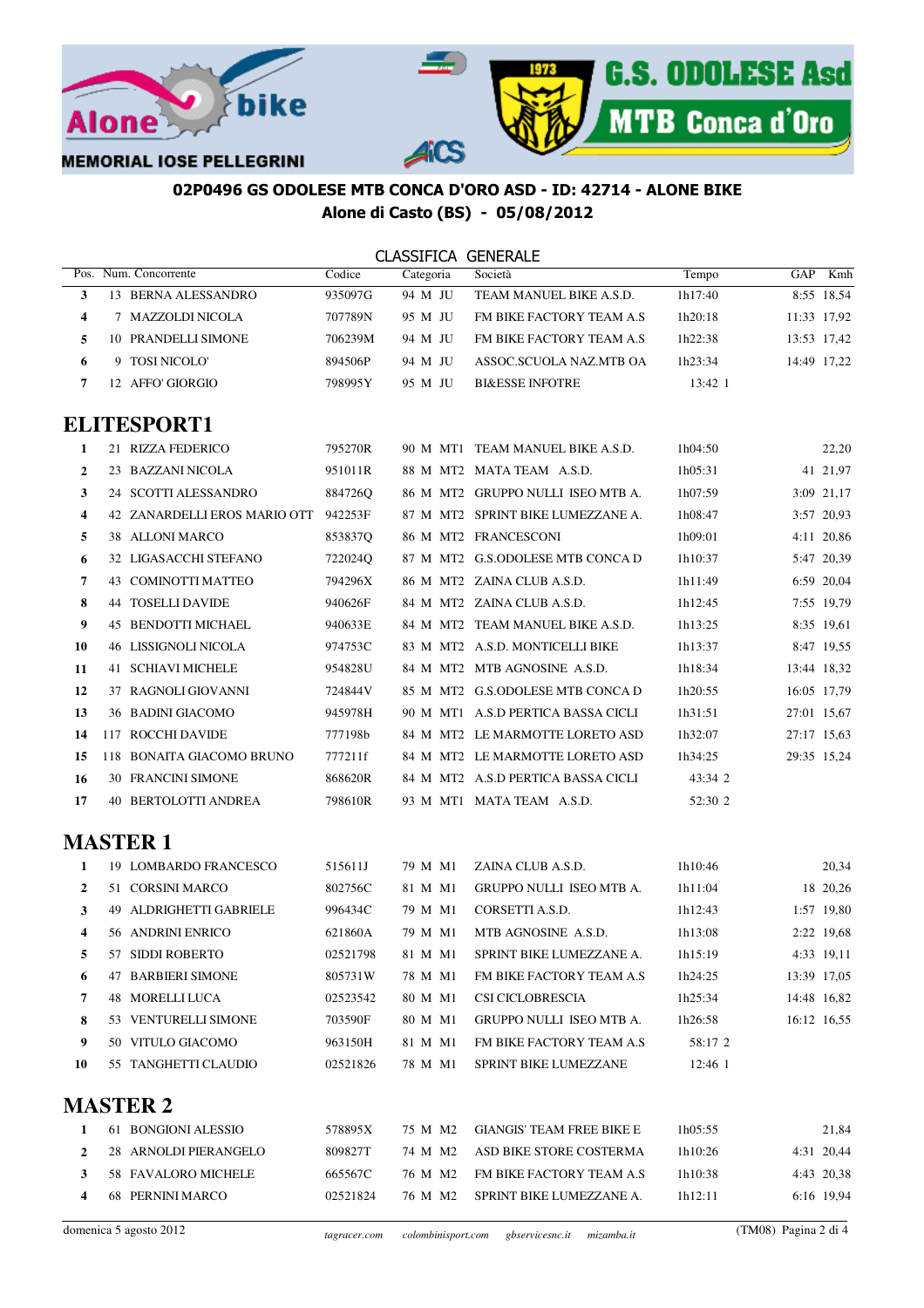



### 02P0496 GS ODOLESE MTB CONCA D'ORO ASD - ID: 42714 - ALONE BIKE Alone di Casto (BS) - 05/08/2012

|    |     | Pos. Num. Concorrente  | Codice   | Categoria | Società                         | Tempo   | GAP         | Kmh        |
|----|-----|------------------------|----------|-----------|---------------------------------|---------|-------------|------------|
| 5. |     | 115 BRUNATI ANDREA     | 02521300 | 74 M M2   | PEDALE ORCEANO SACHESG          | 1h13:32 |             | 7:37 19.57 |
| 6  | 29  | MICHELETTI ENRICO      | 853664A  | 73 M M2   | G.S.ODOLESE MTB CONCA D         | 1h14:06 |             | 8:11 19.43 |
| 7  |     | 70 PASINI ANDREA       | 916311P  | 77 M M2   | TEAM MANUEL BIKE A.S.D.         | 1h14:18 |             | 8:23 19.37 |
| 8  | 69  | CHECCHI MARCO          | 726556W  | 74 M M2   | MTB ITALIA A.S.D.               | 1h17:55 | 12:00 18.47 |            |
| 9  |     | 60 BOTTI LUCIANO       | 959085U  | 74 M M2   | A S D PERTICA BASSA CICLI       | 1h18:00 | 12:05 18.45 |            |
| 10 | 63. | PETRALIA DOMENICO      | 915837E  | 74 M M2   | <b>GRUPPO NULLI ISEO MTB A.</b> | 1h23:50 | 17:55 17.17 |            |
| 11 |     | 67 MAZZOLDI NICHI      | 662639R  | 76 M M2   | PADUANO MARTINA RACING          | 1h26:11 | 20:16 16,70 |            |
| 12 |     | 66 BOGINI MASSIMILIANO | 797242B  | 76 M M2   | A.S.D. MECWOR MW TEM            | 1h28:27 | 22:32 16,27 |            |
| 13 | 62  | DELPANNO STEFANO       | 710877C  | 74 M M2   | <b>GRUPPO NULLI ISEO MTB A.</b> | 1h32:12 | 26:17 15.61 |            |
| 14 | 65. | <b>BONATTI SIMONE</b>  | 2855175  | 74 M M2   | ASD SAN MARTINO D/BATTA         | 1h35:04 | 29:09 15,14 |            |
| 15 |     | 71 PRANDINI DIEGO      | 940634F  | 77 M M2   | TEAM MANUEL BIKE A.S.D.         | 1h46:02 | 40:07 13,57 |            |

| 1              |    | 20 BOTTICINI LUCA         | 906363A | 71 M M3 | <b>BI&amp;ESSE INFOTRE</b>       | 1h04:11 |             | 22,43      |
|----------------|----|---------------------------|---------|---------|----------------------------------|---------|-------------|------------|
| $\mathbf{2}$   |    | 22 TRENTI ALESSANDRO      | 856828S | 69 M M3 | MTB AGNOSINE A.S.D.              | 1h07:13 |             | 3:02 21,41 |
| 3              |    | 84 COLA FABIO             | 858931T | 69 M M3 | MTB ITALIA A.S.D.                | 1h11:15 |             | 7:04 20,20 |
| 4              |    | <b>76 SERINA GIUSEPPE</b> | 579941D | 71 M M3 | <b>GIANGIS' TEAM FREE BIKE E</b> | 1h14:00 |             | 9:49 19.45 |
| 5              |    | 80 BICELLI SANDRO         | 914489R | 71 M M3 | MTB AGNOSINE A.S.D.              | 1h16:11 | 12:00 18.90 |            |
| 6              |    | 82 COSTA GERMANO          | 795422N | 71 M M3 | TEAM MANUEL BIKE A.S.D.          | 1h19:44 | 15:33 18,05 |            |
| $\overline{7}$ | 79 | CORTESI GIACOMO           | 522254T | 69 M M3 | <b>GRUPPO NULLI ISEO MTB A.</b>  | 1h20:57 | 16:46 17.78 |            |
| 8              |    | 83 SIMPSI PIERGIORGIO     | 795424O | 69 M M3 | TEAM MANUEL BIKE A.S.D.          | 1h23:53 | 19:42 17,16 |            |
| 9              |    | 86 PEDRETTI ENRICO        | 991041O | 72 M M3 | A.S.D. MONTICELLI BIKE           | 1h24:34 | 20:23 17,02 |            |
| 10             |    | 74 GIACOMINI STEFANO      | 903894M | 71 M M3 | FM BIKE FACTORY TEAM A.S.        | 1h24:53 | 20:42 16,96 |            |
| 11             |    | 92 CIGOLINI GRAZIANO      | 706684C | 68 M M3 | SPRINT BIKE LUMEZZANE A.         | 1h27:04 | 22:53 16.53 |            |
| 12             |    | 81 ALGERI MASSIMO         | 801054X | 69 M M3 | <b>OROBIE CUP MTB - A.S.D.</b>   | 1h28:43 | 24:32 16,23 |            |
| 13             |    | 78 CALEFATO CESARE        | 843657H | 69 M M3 | <b>GRUPPO NULLI ISEO MTB A.</b>  | 1h29:28 | 25:17 16,09 |            |
| 14             | 77 | <b>BONARDI SANDRO</b>     | 840936S | 68 M M3 | <b>GRUPPO NULLI ISEO MTB A.</b>  | 1h30:16 | 26:05 15.95 |            |
| 15             |    | <b>75 BARDINI ENRICO</b>  | 2638704 | 70 M M3 | <b>FORMIGOSA SC</b>              | 52:38 2 |             |            |

# **MASTER 4**

|    |      | 25 ZAMBELLI ALBERTO     | 940645J  | 67 M M4 | TEAM MANUEL BIKE A.S.D.       | 1h08:41 | 20,96       |
|----|------|-------------------------|----------|---------|-------------------------------|---------|-------------|
| 2  | 100- | BIANCHI GIANLUCA        | 951591L  | 67 M M4 | <b>MDL RACING CREW A.S.D.</b> | 1h10:25 | 1:44 20,44  |
| 3  |      | 91 LAVIFABIO            | 451737Y  | 66 M M4 | CORSETTI A.S.D.               | 1h10:58 | 2:17 20,29  |
| 4  | 95   | RUMI GUIDO              | 466739H  | 66 M M4 | TEAM BIKE GUSSAGO A.S.D.      | 1h12:06 | 3:25 19.96  |
| 5. | 94   | MASCETTI ALESSANDRO     | 704141H  | 67 M M4 | SPRINT BIKE LUMEZZANE A.      | 1h13:47 | 5:06 19.51  |
| 6  | 97   | <b>TURINA CHRISTIAN</b> | 579165B  | 66 M M4 | TEAM MANUEL BIKE A.S.D.       | 1h14:09 | 5:28 19.41  |
| 7  | 93   | LEOGRANDE GIANDOMENICO  | 02521830 | 66 M M4 | SPRINT BIKE LUMEZZANE A.      | 1h14:56 | 6:15 19.21  |
| 8  | 90   | GLISONI GIOVANNI        | 870560K  | 67 M M4 | A S D PERTICA BASSA CICLI     | 1h15:50 | 7:09 18.98  |
| 9  | 88.  | <b>VERONESI PIETRO</b>  | 836597F  | 63 M M4 | B.D.M. TEAM                   | 1h17:20 | 8:39 18.61  |
| 10 | 101  | RAZA ROCCO              | 02521810 | 66 M M4 | SPRINT BIKE LUMEZZANE A.      | 1h19:50 | 11:09 18.03 |
| 11 | 98   | USARDI GABRIELE         | 859151E  | 64 M M4 | TEAM MANUEL BIKE A.S.D.       | 1h21:22 | 12:41 17.69 |
| 12 |      | 96 PADOVANI GIORGIO     | 900396   | 66 M M4 | <b>TEAM DILIE CICLI</b>       | 1h24:04 | 15:23 17.12 |
|    |      |                         |          |         |                               |         |             |